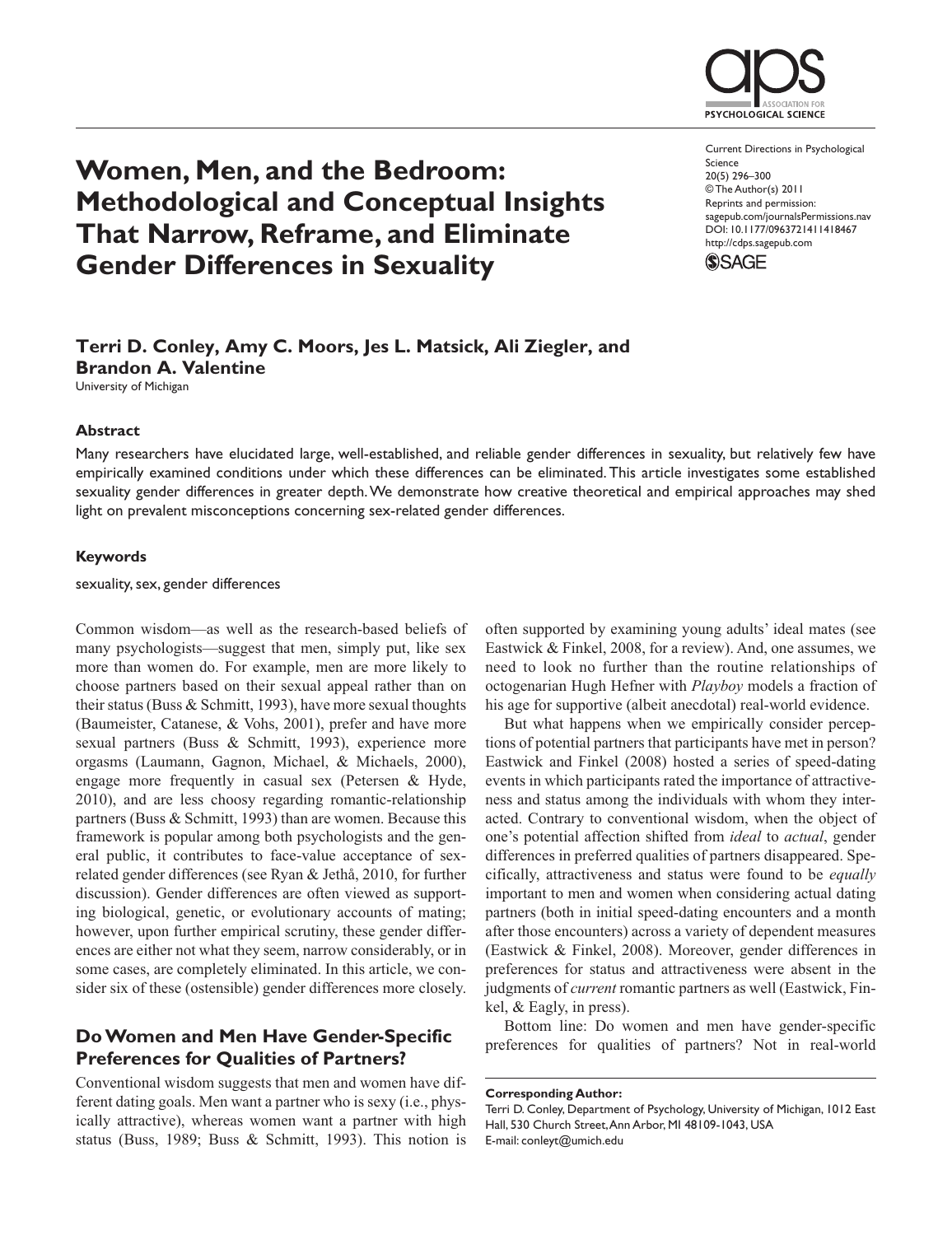contexts, which are presumably more valid than hypothetical musings.

### **Do Women Desire and Actually Have Fewer Sexual Partners Than Men Do?**

Past research has consistently shown that women desire a smaller average number of sexual partners during their lifetime than men; indeed, they report wanting fewer sexual partners than men do (Buss & Schmitt, 1993). These findings appear very basic and straightforward; that is, it would seem easy to find support for common wisdom about gender differences in something as straightforwardly measured as number of sex partners.

Pedersen, Miller, Putcha-Bhagavatula, and Yang (2002) questioned that common wisdom and more closely examined the gender gap in desire for sexual partners. They asked participants to indicate their ideal number of partners over different time periods and replicated the original findings concerning gender differences in preferences for sexual partners, such that men preferred more partners than women did. However, a strange caveat emerged: This gender difference disappeared when a more accurate measure of central tendency (i.e., the location of the center of the distribution of participants' scores, or simply put, the typical response) was considered.

Specifically, the distribution of number of preferred partners was highly skewed to the right, such that higher values (i.e., grossly large numbers of sexual partners desired by men) were more spread out than lower numbers, indicating that the means likely do not represent the majority of men and women in the sample. When examining *median* values (an alternative measure of central tendency for finding the middle score of a distribution recommended when data are skewed; Wilcox & Charlin, 1986) instead of means to assess desired number of partners over a 30-year period, gender differences evaporated (see Pedersen et al., 2002, for further discussion). The use of medians revealed that the majority of men and women desire a similar number of sexual partners: *one*. These findings directly contradict the idea that most women prefer fewer sexual partners than most men do.

But what about when *actual* number of sexual partners are assessed? Are men actually having sex with large numbers of women whereas women are more selective? Alexander and Fisher (2003) recently examined gender differences in reported number of sexual partners more closely. To facilitate more truthful responses, they used a "bogus pipeline" technique, which falsely convinces participants that a sophisticated electronic apparatus can detect their true feelings. Thus, some participants were connected to a (nonfunctional) polygraph machine and informed that untruthful responses would be detected. As expected, participants who were not attached to the polygraph displayed typical gender differences—that is, men reported more sexual partners than women did.

The polygraph (bogus pipeline) condition, however, yielded far different results. When participants believed that their true

sexual history could be revealed by the polygraph, gender differences in reported sexual partners disappeared.

Bottom line: Do women desire and actually have fewer sexual partners than do men? No, gender differences in reported sexual partners stem less from sexual appetites and more from inappropriate use and interpretation of statistics and social desirability.

### **Do Men Think About Sex More Than Women Do?**

Popular beliefs and current psychological literature seem to agree that men indubitably have stronger sex drives than women (see Baumeister et al., 2001, for a review). Frequency of sexual thoughts is the most frequently used measure of sexual drive and desire. Psychologists undoubtedly look askance at the urban myth of men having thoughts about sex "every seven seconds," but, we might wonder, isn't there a large kernel of truth to the stereotype that men's thoughts are sex-bound?

Perhaps not. Fisher, Moore, and Pittenger (2011) set out to substantiate the axiom of men's hyperactive sexual cognitions. Female and male undergraduates used tally counters to record the number of times that they thought about sex, food, or sleep over the course of a week. The results indicated that, yes, men thought about sex modestly more frequently than women did. *However*, men also thought about both food and sleep significantly more often than women did. Thus, men reported a greater number of personal-need-based thoughts than did women overall.

Fisher and colleagues suggested that men are more attentive to their own needs than women are. This is consistent with objectification theory, which suggests that women's focus on others' perceptions reduces women's attention to their own physical needs (Fredrickson & Roberts, 1997) and with ample research demonstrating men's socialization to be agentic and self-focused (Prentice & Carranza, 2002). Women are socialized to be both more attuned to others' needs and are pressured to inhibit expression of their own desires (Helgeson & Fritz, 1999).

Bottom line: Do men think about sex more than women do? Yes, but they also think more about their own physical needs, overall.

### **Do Women Orgasm Less Frequently Than Men?**

Research supports the notion that women consistently orgasm less than men (Laumann et al., 2000). Given the biological nature of orgasms, it could be argued that gender differences in orgasm would be less susceptible to social context than other facets of sexuality. Are women simply biologically destined to experience less sexual pleasure than men? Armstrong, England, and Fogarty (2009) empirically examined dimensions underlying the "orgasm gap." Researchers assessed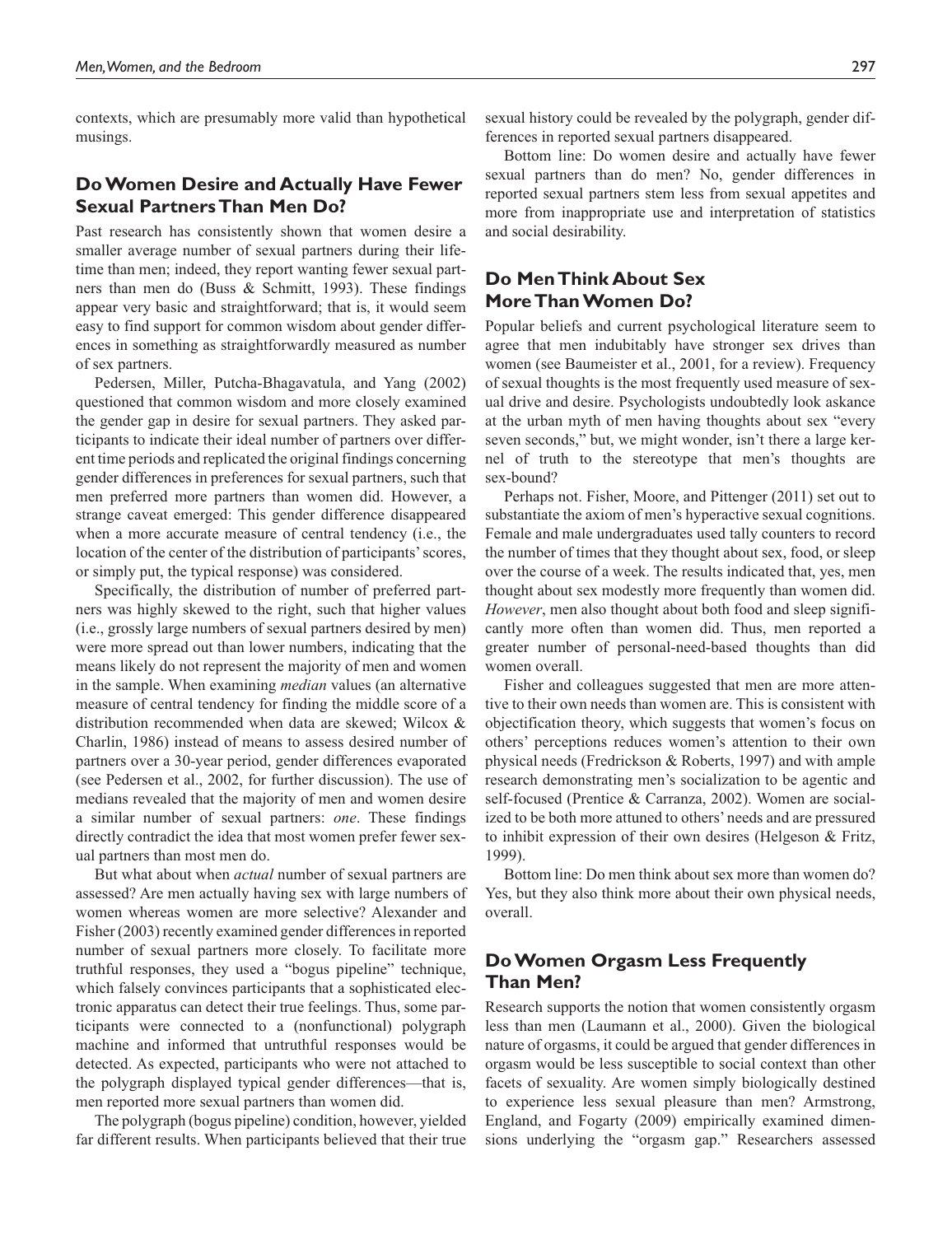12,925 undergraduate responses from a nationally distributed survey and also interviewed undergraduate women about their sexual experiences.

Unsurprisingly, Armstrong and colleagues replicated the well-known orgasm gap in their research: Women in their sample orgasmed less than men did overall. But they also documented that this difference *can* largely evaporate—in the context of committed relationships. Although women orgasmed only 32% as often as men in first-time hookups and 49% as often as men in repeat hookups with the same sexual partner; they orgasmed 79% as often as men in established romantic relationships (Armstrong et al., 2009).

Why do women orgasm more in close relationships than in casual ones? Armstrong and colleagues demonstrated that male partners are more generous in providing noncoital sexual attention (i.e., "foreplay") to their partners in committed relationships than they are in casual ones. These noncoital experiences provide women with the clitoral stimulation needed to orgasm. Ultimately, women reported more clitoral stimulation during sexual encounters in committed relationships than in hookups (Armstrong et al., 2009). Thus, biological differences appear to have little to do with women's potential for orgasm; instead, the sexual practices performed play a significant role in narrowing the orgasm gap.

Bottom line: Do women orgasm less frequently than men? Yes, but this gap diminishes greatly when considering sexual encounters in committed relationships, and it may disappear entirely when considering varieties of sexual practices performed within those relationships.

### **Do Men Like Casual Sex More Than Do Women?**

Men's more positive attitudes toward and greater willingness to engage in casual sex is one of the largest documented sexuality gender differences (Petersen & Hyde, 2010). Clark and Hatfield's (1989) research classically illustrated this phenomenon: Female and male research-assistant confederates approached opposite-gender participants and invited them to engage in casual sex. No woman ever agreed to a sexual encounter with a male confederate, whereas approximately 70% of males agreed to offers from female confederates in both studies.

A difference of 70% versus 0% is truly gargantuan and, as such, might seem patently biological in origin—that is, one might wonder, how could such a large difference be explained by sociocultural factors?

One of us (Conley, 2011) attempted to unpack this stunningly large effect. Conley (2011) conducted a series of studies in which participants responded to hypothetical casual sex offers. As in the original Clark and Hatfield studies, women were much less likely to accept hypothetical offers from opposite-sex strangers than men were. However, different results emerged when Conley (2011) considered specific characteristics of casual-sex proposers (e.g., attractiveness,

familiarity). Gender differences in acceptance of heterosexual casual-sex proposals evaporated when participants considered sexual offers from very attractive or very unattractive famous individuals. Likewise, women and men were equally likely to accept offers of casual sex from close friends whom they perceived to have high sexual capabilities (i.e., whom they thought would "be a great lover" and would provide them with "a positive sexual experience"). Therefore, men are clearly not *universally* driven to accept casual sex more frequently than are women.

Conley next sought to determine which characteristics of the proposer yielded greater acceptance of casual-sex offers, considering both hypothetical proposals from strangers and previously experienced real-life proposals. Across multiple studies, perceived sexual capabilities of sexual proposers most strongly predicted acceptance of casual-sex offers among *both* women and men. Moreover, perceived proposer sexual capabilities partially mediated the gender differences in casual sex. In sum, women accepted fewer casual-sex offers from men than vice versa because male proposers were perceived to have relatively poorer sexual capabilities.

Stigma associated with engaging in casual sex for women also helps explain women's reluctance to accept offers of casual sex; women are perceived more negatively than men for accepting casual sex. And women recognize this: Those who anticipated social opprobrium for casual sex (i.e., "slutbashing," a term regularly used by participants) were less likely to have accepted the most recent casual-sex offer that they received and were less likely to accept hypothetical casual-sex offers (Conley, Ziegler, & Moors, 2011). A belief that one will be stigmatized harshly partially explains gender differences in casual sex. Gender differences are minimized when women feel that they can avoid being stigmatized for their behavior.

Most strikingly, when *both* proposer sexual capabilities *and* stigma associated with participation in casual sex are accounted for, the giant gender differences in acceptance evaporate completely.

Bottom line: Do men like casual sex more than women do? Yes, but those differences can be explained by the proposers' sexual capabilities and women's anticipation of being stigmatized for accepting the offer.

### **Are Women "Choosier" Than Men?**

The assumption that women are choosier (i.e., more selective) than men with regard to sexual partners forms the foundation of many evolutionary theories (Buss & Schmitt, 1993). Yet the research reviewed here concerning preferences for number of partners and for casual sex suggests indirectly that evidence of women's greater choosiness may be overstated. Recent research tests the choosiness hypothesis more directly (Finkel & Eastwick, 2009).

Men typically pursue women rather than vice versa, following a traditional gender-stereotyped (and culturally bound;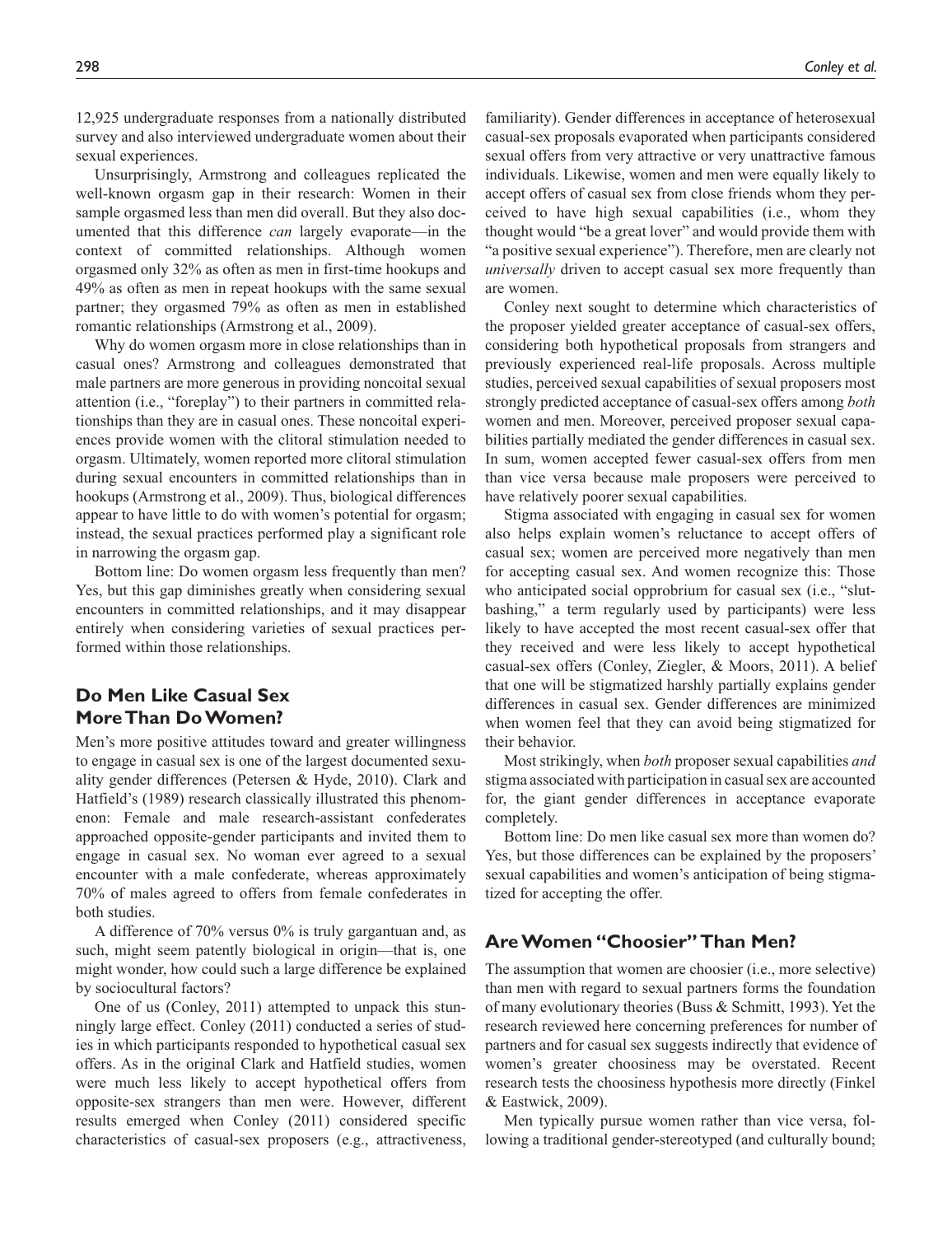| Supposed difference                                                         | Explanation                                                                                                                                                                                                                  |  |  |
|-----------------------------------------------------------------------------|------------------------------------------------------------------------------------------------------------------------------------------------------------------------------------------------------------------------------|--|--|
| Women and men have gender-specific preferences<br>for qualities of partners | Not in real-world contexts, which are presumably more valid than<br>hypothetical musings                                                                                                                                     |  |  |
| Women desire and actually have fewer sexual<br>partners than men            | No, gender differences in reported sexual partners stem less from<br>sexual appetites and more from inappropriate statistics and social<br>desirability                                                                      |  |  |
| Men think about sex more than women                                         | Yes, but they also think more about their own physical needs, overall                                                                                                                                                        |  |  |
| Women orgasm less frequently than men                                       | Yes, but this gap diminishes greatly when considering sexual encoun-<br>ters in committed relationships and may disappear entirely when<br>considering varieties of sexual practices performed within those<br>relationships |  |  |
| Men like casual sex more than women do                                      | Yes, but those differences can be explained by the proposers' sexual<br>capabilities and women's anticipation of being stigmatized for ac-<br>cepting the offer                                                              |  |  |
| Women are "choosier" than men                                               | Yes, but potentially only because they are approached more often<br>than men are                                                                                                                                             |  |  |

|  |  | Table 1. Incorrect or Exaggerated Beliefs About Gender Differences in Sexuality and Plausible Explanations |  |
|--|--|------------------------------------------------------------------------------------------------------------|--|
|--|--|------------------------------------------------------------------------------------------------------------|--|

Ryan & Jethå, 2010) social script (e.g., Laner & Ventrone, 2000; Rose & Frieze, 1989). Therefore, women are approached more often than men are. Assumptions about women's choosiness have been based on our culture's traditional gender dynamics.

But what happens when *women* are in the "approacher" role? Recently, Finkel and Eastwick (2009) tested just that. They manipulated approacher gender within the context of speed-dating: Either men approached women or women approached men. The mere act of physically approaching someone (i.e., simply rotating through potential partners and introducing oneself during speed-dating) caused individuals to evaluate potential partners more favorably (e.g., reporting greater romantic chemistry and increased likelihood of a romantic relationship developing). Moreover, when women approached men, women behaved more like men (becoming *less* choosy), and men behaved more like women (becoming *more* choosy). Thus, this research suggests that "choosiness" may be an artifact of gendered social norms concerning who approaches whom.

Bottom line: Are women choosier than men? Yes, but potentially only because they are approached more often than men are.

### **Conclusion**

Popular perceptions within psychology and among the greater public are that gender differences in sexuality are immutable and largely unaffected by the proximal social environment. We suggest that these conclusions are premature; in fact, gender differences can often be directly linked to forces within our current social world. Using varied methodological approaches and conceptual insights, psychologists are bringing such social influences to light and can make gender differences empirically diminish or disappear.

Within psychology, perspectives that draw upon adaptively evolved mechanisms (Buss & Schmitt, 1993; Eagly & Wood, 1999) are typically utilized to explain gender differences in sexuality. That is, the behaviors we see today are presumed to be relics of our evolutionary past. The research reviewed suggests that these gender differences are in fact rooted in much more mundane causes: stigma against women for expressing sexual desires; women's socialization to attend to other's needs rather than their own; and, more broadly, a double standard that dictates (different sets of) appropriate sexual behaviors for men and women.

In sum, gender differences related to sex, though sometimes quite pronounced, are rarely as stable or immutable as they seem at first glance (see Table 1). Consumers of research on this topic should bear in mind the complex interplay of societal constraints of supposed gender differences in sexuality.

#### **Recommended Reading**

Petersen, J. L., & Hyde, J. S. (2010). (Ree References). A comprehensive, accessible meta-analysis of gender differences in sexuality.

- Ryan, C. & Jethå, C. (2010). (See References). A recent review of anthropological, biological, and social accounts of human mating.
- Conley, T. D. (2011). (See References). A more in-depth examination of gender differences in casual sex.

#### **Acknowledgments**

Thanks to Eli Finkel, Karin Martin and Abigail Stewart for helpful comments and suggestions on an earlier draft of this manuscript.

#### **Declaration of Conflicting Interests**

The authors declared no potential conflicts of interest with respect to the research, authorship, and/or publication of this article.